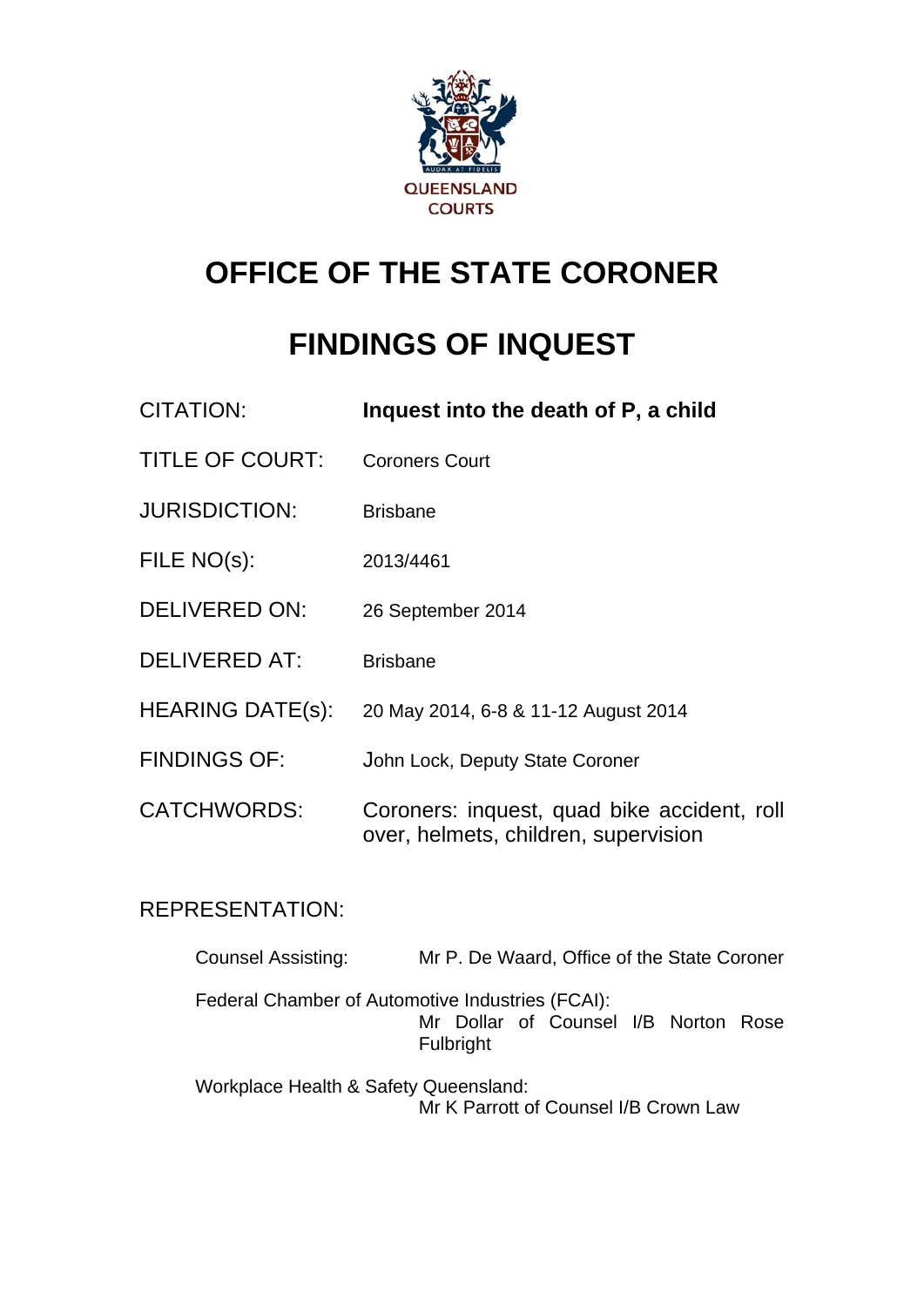## **Contents**

<span id="page-1-0"></span>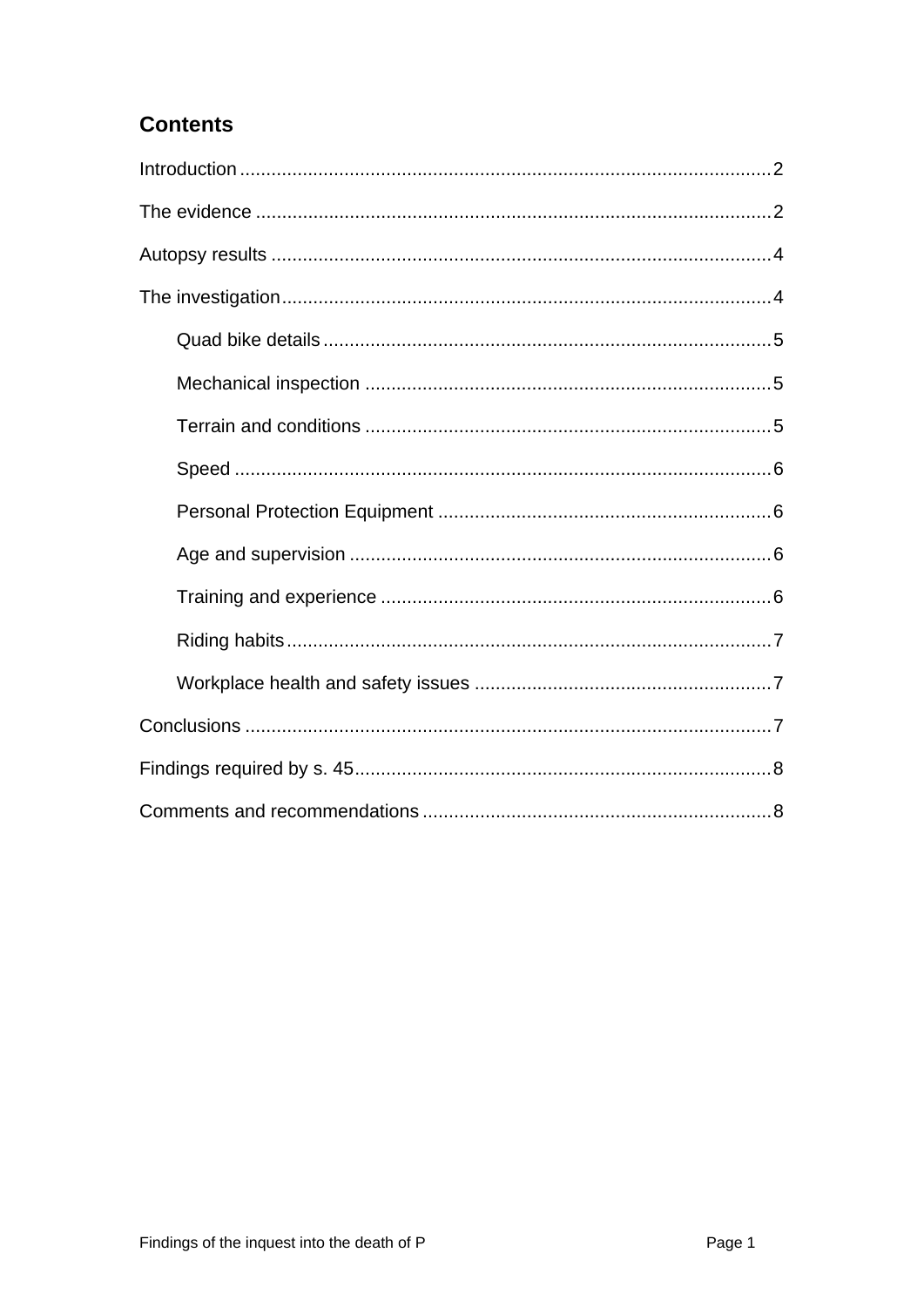## **Introduction**

<span id="page-2-0"></span>Approximately 170 deaths over the past decade have occurred in Australia and New Zealand where Quad Bikes were involved. Most of these have occurred in a rural setting and the leading cause of death on farms in Queensland has some involvement with a quad bike. $1$ 

It is uncontroversial to say that a number of the statistical sources confirm that the majority of deaths occurred in the age group of  $10 - 19$  and a second highest age group for those over the age of 50.

Quad Bikes are essentially four wheeled motorbikes. They are motorised vehicles designed to travel on four low-pressure tires, having a seat designed to be straddled by the operator, and handlebars for steering control. They are used for both recreational purposes, either privately or in tourism, or for agricultural purposes. In Australia and New Zealand they are typically used in rural settings. They are utilised by search and rescue teams. In the United States of America they are also used in rural settings but the majority are used in a recreational setting.

Whatever may be said about their utility, they have become essential equipment on many farms. That being said, the evidence gathered during this multiple inquest raise many issues including the importance of active riding, good maintenance, use of correct tyre pressure, use of helmets, not allowing children to ride adult sized quad bikes, understanding the limitations of the vehicle and that tragic incidents can occur in quite benign conditions. The cases also emphasise the importance of riders making appropriate decisions.

Most standard quad bikes have no roll over protection system (ROPS). In broad terms, a ROPS is a cabin or roll bar structure on top of the quad bike, which incorporates a seatbelt to restrict movement outside the protective zone in the event of a roll over. Other possible protection mechanisms include Crush Protection Devices (CPD), which is a two bar or circular structure attached to the rear of the vehicle, which aims to provide a protective space in the event of a roll over, but without a seat belt. The utility of either device has been the subject of considerable debate.

Quad Bikes are referred to by the manufacturers and marketed to the public as 'All Terrain Vehicles' (ATVs). There has been some criticism of the use of that term.<sup>[2](#page-2-1)</sup> In this inquest it is intended to adopt the term Quad Bike, but I do so conscious of both arguments and simply use the term in this phase of the inquest because it is one known better to the general public in Australia.

There has been considerable research, studies, reports and investigations carried out by varying persons and organisations considering how to reduce the number of quad bike related accidents. Although there is considerable agreement in relation to a number of issues, there has been robust debate between the main protagonists and considerable difficulty in reaching a consensus as to how to move forward on some of the more contentious issues.

l

<sup>&</sup>lt;sup>1</sup> Lisa Crockett, *National Coronial Information System Database Search.* The report was dated up to 1 January 2013 and noted there is a possibility of underreporting due to filing errors and currently open investigations. The deaths involved in this inquest would not be included. By the time of the inquest the figures estimated were closer to 195. 2

<span id="page-2-1"></span><sup>&</sup>lt;sup>2</sup> Coroner John Olle, *Record of Investigation into Death of Thomas John Hutchings (2009)* State Coroner Victoria, case number 3067/02, p 4. Coroner HB Shortland, *An inquiry into the death of Carlos Mendoza,* Coroners Court New Zealand, CSU- 2010-WHG- 000185 at p 25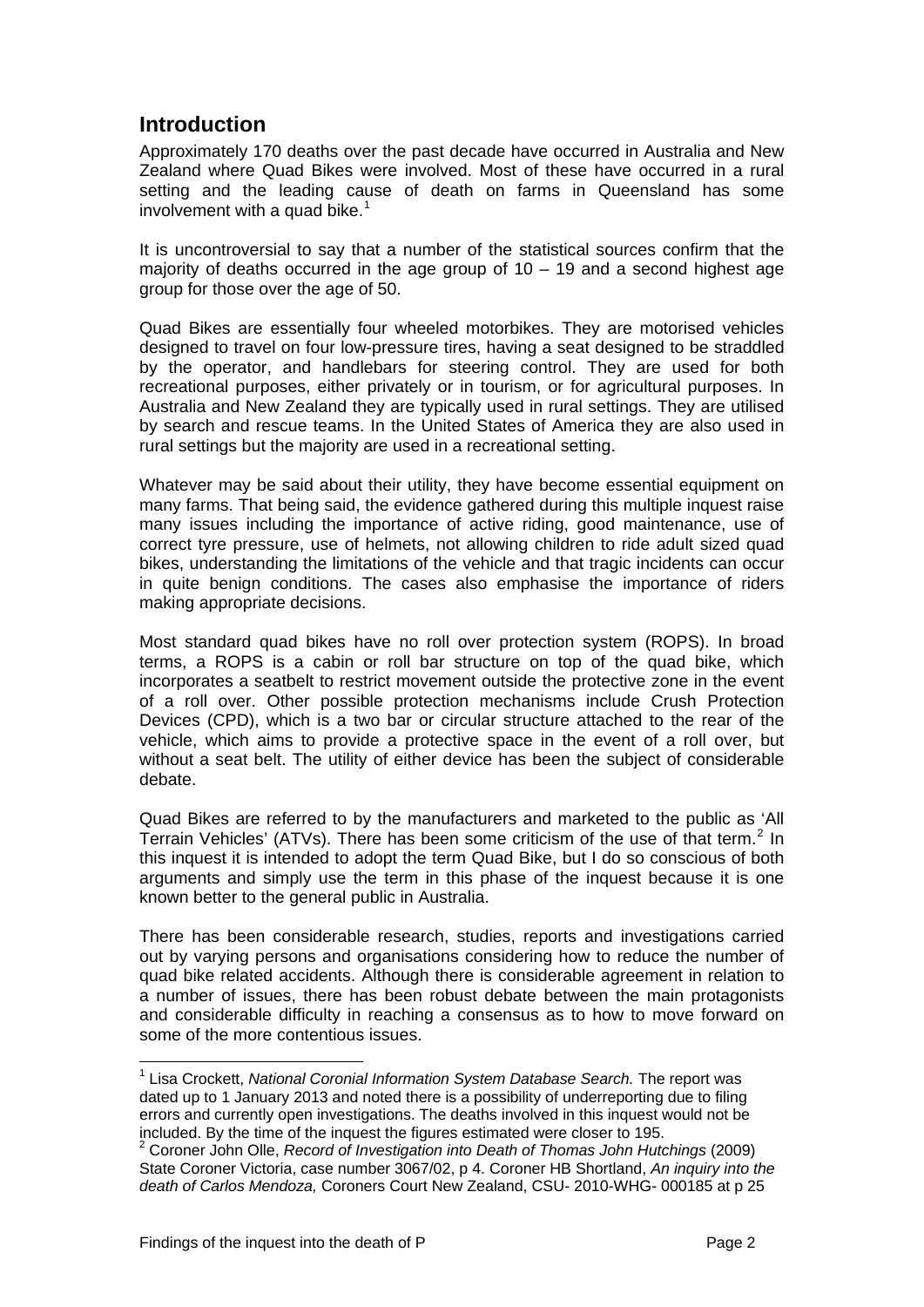<span id="page-3-0"></span>This inquest will examine the circumstances of the deaths of nine individuals. Findings in relation to each of those cases will be made in the first phase of this inquest. In the second phase I will hear evidence concerning what recommendations should be made to help prevent deaths occurring in similar circumstances in future.

## **The evidence**

- 1. The tragic circumstances of this fatality involve a child and a related family member. For the purpose of protecting the family from as much further distress as was possible in the circumstances, on 20 May 2014 I made a non-publication order prohibiting the publication of the name of the deceased person, and/or information that identifies or is likely to identify them.
- 2. P died on 12 December 2013 due to head injuries after rolling an adult sized quad bike on a station in rural Queensland. P was 11 years of age.
- 3. P's father, Mr W, was working as a fencing contractor at the property (which was a 45,000 acre sheep and cattle grazing property located approximately 65km from Hughenden). He was constructing a stock proof fence close to the house on the property. P and her father had been staying in the worker's quarters on the property since 10 December 2013. P's father advised police that he took P out to the property with him to spend time with her.
- 4. On 12 December 2013, Mr W drove his Hilux utility to work on the fence. P went with her father, riding his adult sized quad bike. At about midday, P's father told her to return to the quarters as he felt it was too hot for her to be outside. He requested her to get some lunch ready and he would meet her back at the quarters. The quarters were about 1km north from where they were working. P left, riding the quad bike.
- 5. At about 1:00pm, P's father was returning to the worker's quarters in his vehicle. After travelling about 400m, he found P underneath the quad bike in a gully. The quad bike had rolled onto its left side. He could not remember how P's body was positioned. She was unresponsive.
- 6. The evidence located at the scene suggests that P was travelling back from the quarters through the gully in a southerly direction, towards the location of where her father was working. It is unknown why she was travelling in the opposite direction to where she was supposed to be. Either she had decided to go for a ride, or she was returning from the quarters to see her father (possibly to tell him lunch was ready).
- 7. P's father lifted the quad bike off and carried her into his vehicle and returned to the quarters to raise the alarm. The other workers called triple zero and commenced CPR at about 1:40pm (including the station manager's 13 year old nephew as he had completed a First Aid course). P did not have a pulse.
- 8. Queensland Ambulance officers arrived at about 2:30pm. They were unable to revive P and pronounced her deceased at 2.45pm on 12 December 2013.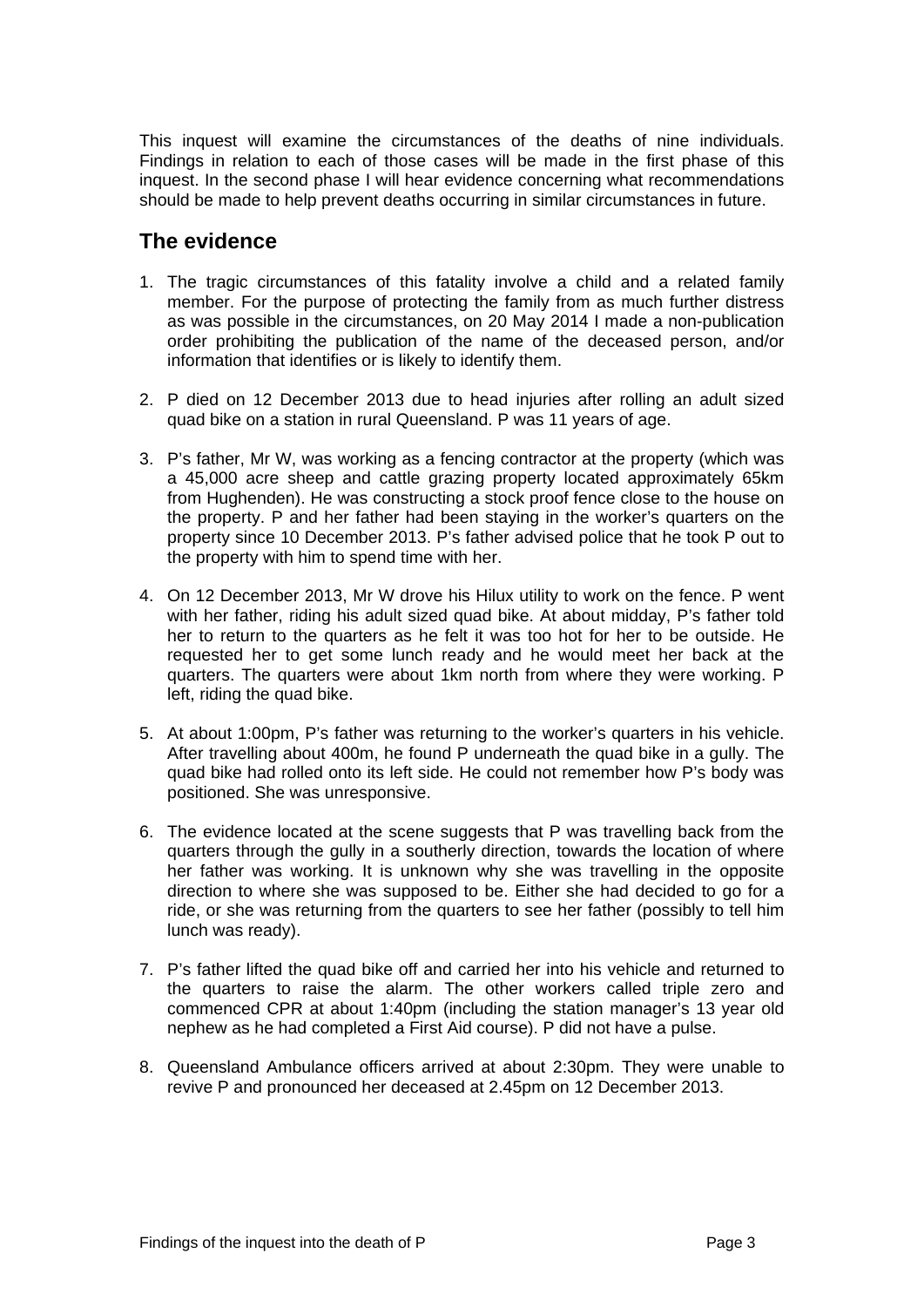## <span id="page-4-0"></span>**Autopsy results**

- 9. An external autopsy was conducted on 17 December 2013 by a forensic pathologist, Professor David Williams. The autopsy report was completed on 31 December 2013.
- 10. P weighed 47kg. The body demonstrated a number of recent injuries; the most severe of these was on the face, which demonstrated asymmetry and pronounced redness to the right side, with parchment like abrasions of the right forehead and right cheek. Blood was seen within the nose and mouth.
- 11. There were a number of abrasions scattered around the umbilicus, with a concentrated area of abrasion measuring 13 x 9cm at the left ileac fossa.
- 12. The right lower limb had extensive superficial burns to the skin of the lateral quadriceps and also the right leg. Discrete areas of injury were also seen around the right knee and mid length of the left leg. A burn was noted on the index finger of the left hand and a similar red colour was seen to the thumb on the same hand. The neck was abnormally mobile.
- 13. Professor Williams concluded that P had sustained a fatal head injury in a quad bike accident. She had been trapped under the quad bike and had sustained burns to the lower limbs.
- 14. Professor Williams determined that the medical cause of death was:
	- *1(a). Head injury due to, or as a consequence of*
	- *1(b). Quad bike accident (driver).*

## <span id="page-4-1"></span>**The investigation**

- 15. Senior Constable Leanne Rissman was the first police officer at the scene at about 3:00pm. At about 4:00pm on 12 December 2013, FCU Investigator, Sergeant Robert Nalder was advised of the incident and provided immediate advice to the investigating officer, Detective Sergeant Flanders, from the Charters Towers CIB.
- 16. Detective Sergeant Flanders and Plain Clothes Senior Constable David Atwell from the Charters Towers police station attended the property at about 7:30pm and commenced an investigation. They took a number of photographs of the body. They also conducted an inspection of the quad bike and the incident location. They unsuccessfully attempted to take photographs of the scene that evening. They took notebook statements from some witnesses that night and the following day.
- 17. Sergeant Nalder from the Townsville District FCU, attended the scene the following day in company with Detective Senior Constable Atwell and commenced a detailed forensic examination of the scene and quad bike.
- 18. On 23 December 2013, Sergeant Nalder submitted an FCU Police Report. On 31 January 2014, a further report was submitted by Detective Sergeant Anthony Flanders from the Charters Towers Criminal Investigation Branch.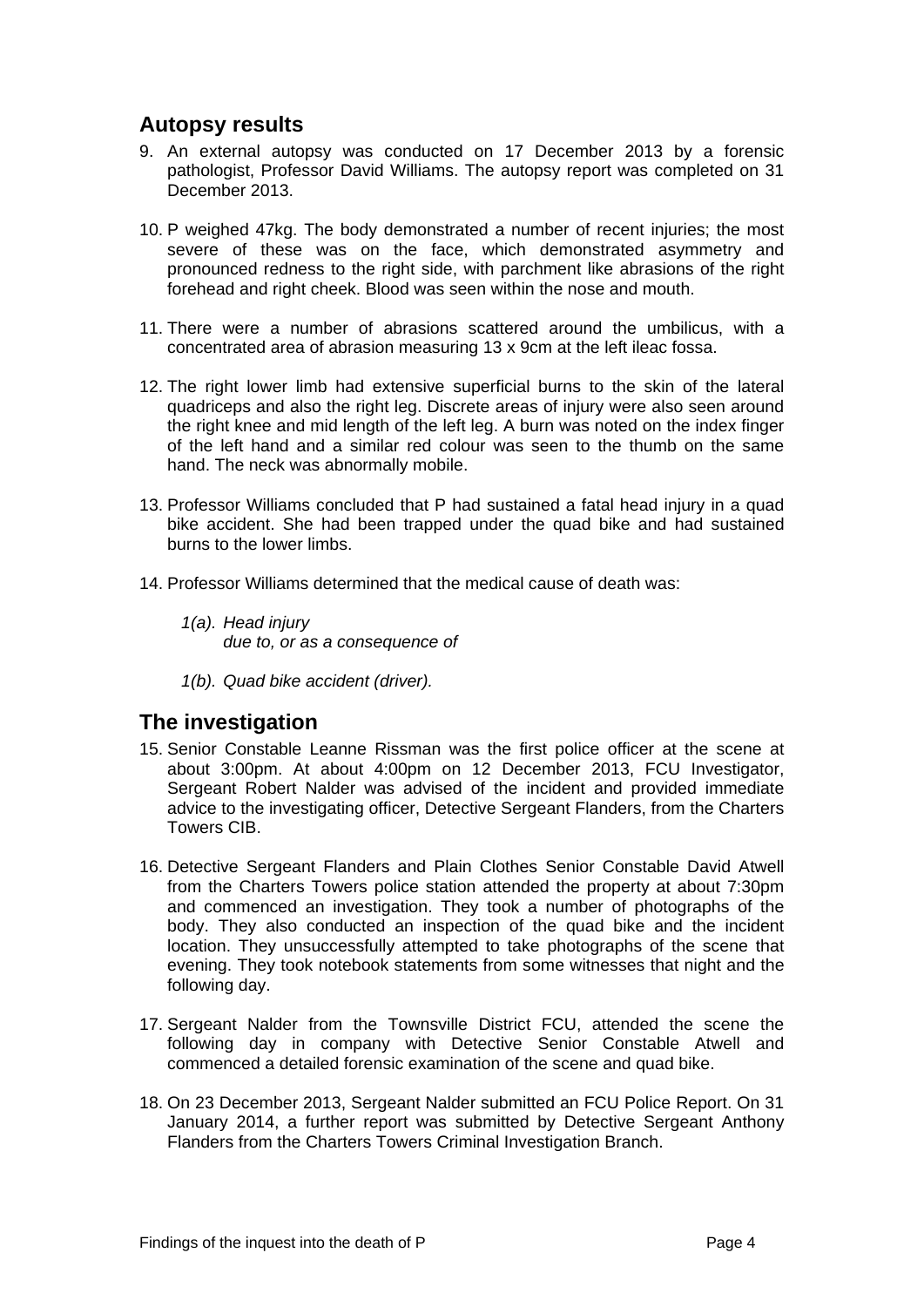### <span id="page-5-0"></span>**Quad bike details**

- 19. The quad bike was a single seat 2006 model Yamaha Kodiak 400cc. P weighed 47kg and the 'dry weight' of the quad bike without fuel was 283kg.
- 20. There were no accessories or modifications to the quad bike. No CPD or ROPS was installed.

#### <span id="page-5-1"></span>**Mechanical inspection**

- 21. On 14 January 2014, Sergeant Bradley Dieckmann from the QPS Vehicle Inspection Unit at Alderley, Brisbane, conducted a mechanical inspection of the quad bike.
- 22. Sergeant Dieckmann determined that:
	- a. The left hand rear brake lever was broken; and
	- b. The right foot brake pedal provided only limited braking due to excessive wearing of the pivot bush, which limited the operation of the rear disc and was in an unsatisfactory condition.
- 23. Sergeant Nalder was of the opinion that it is unlikely that the unsatisfactory rear brake contributed to the incident given the slow speed at which P was travelling.
- 24. The recommended tyre pressure listed on a plaque on the quad bike and within the owner's manual for the front and rear tyres was a minimum of 3.10psi and a maximum of 3.63psi.
- 25. Sergeant Dieckmann determined that:
	- a. all four tyres were below 1psi; and
	- b. after inflating all tyres to 6 psi and waiting 2.5 hours, the front right tyre was again very low in pressure as he was unable to gain a pressure reading. He was unable to locate the source of the leak in the tubeless tyre. All other tyres remained inflated at 6 psi.
- 26. Sergeant Dieckmann highlighted in his mechanical inspection report that correct tyre pressures on quad bikes are critical as low tyre pressure may contribute to vehicle roll over, especially when changing direction at speed.

#### <span id="page-5-2"></span>**Terrain and conditions**

- 27. The incident took place off a well used dirt track, which travelled down a slight grade and into a gully. Whilst the track was constructed on dirt, it was packed hard with a thin layer of crust. The alignment of the track was relatively flat.
- *28.* A mound of dirt with a tuft of grass was found slightly to the right of the left hand wheel track of the quad bike. In front of this, a small opening in the ground was also located.
- 29. The tyre marks from the quad bike veered off to the right. At this area, it appears that the track had suffered more use than others, being eroded away, causing a cutaway type situation. The angle of the grade of the lip was measured to be approximately 29 degrees. The angle of the grade for the left wheel track was 12.7 degrees. The angle for the grade for the right wheel track was 22.1 degrees.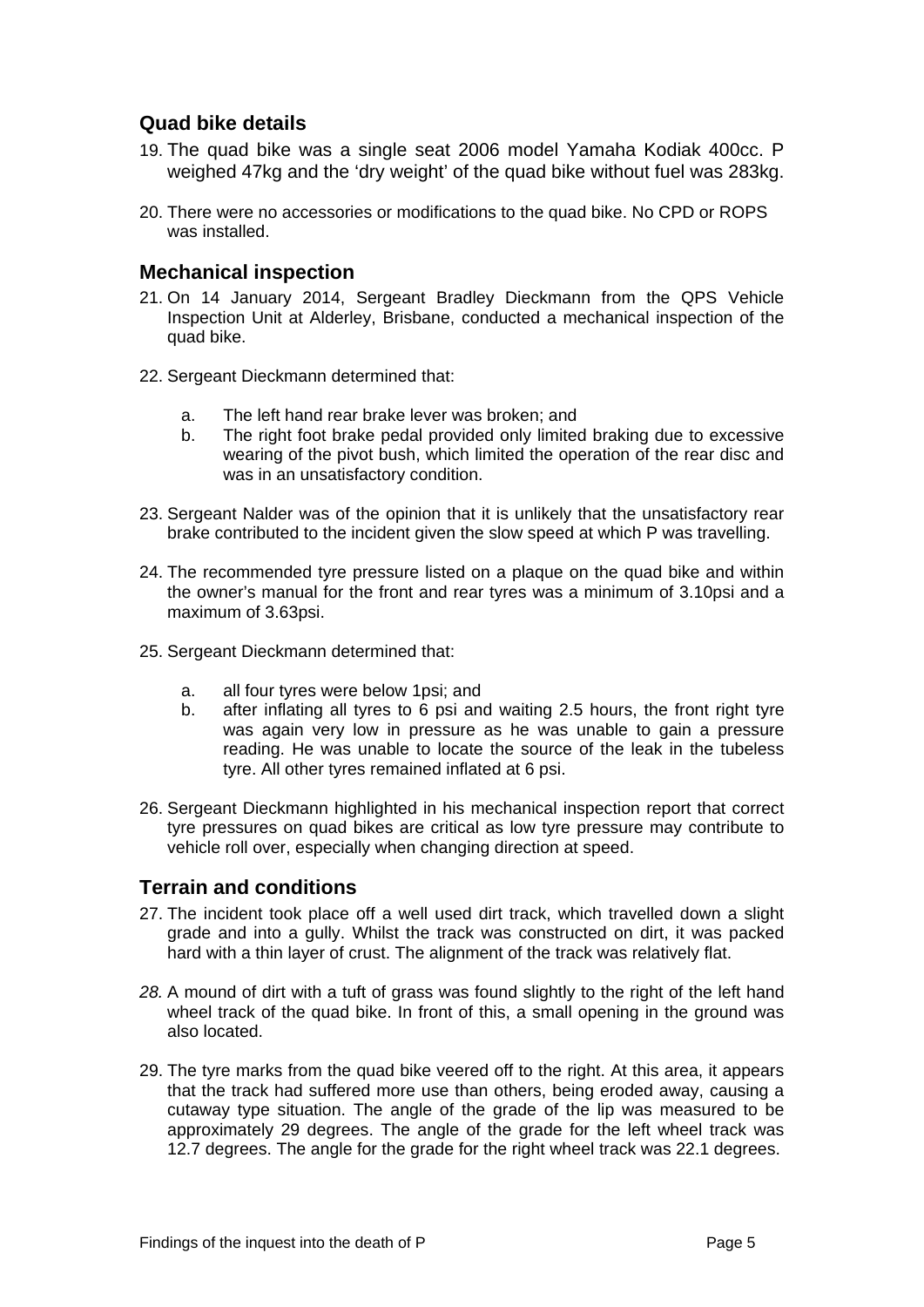- 30.The left hand wheel mark appeared to travel over the left edge of the opening in the ground and then continue up the lip. The right hand wheel tracked to the top of the lip and then stopped. The left hand wheel tracked up and over the top of the lip, where there was a single scallop mark located in the direction to the left. Evidence was located on the left front rim to suggest that the left front wheel had caused the scallop mark. A significant difference in length of the left and right tyre marks was located at this point.
- 31. The weather on the day was fine and sunny. The Manager of the station reported to police that there was a relatively strong southerly wind blowing at the time. There is no indication that there was poor visibility at the time of the incident.

#### <span id="page-6-0"></span>**Speed**

- 32. Sergeant Nalder followed the route P was believed to have taken. He did not locate any evidence of heavy acceleration or vehicle slide to indicate a certain course of riding. It was therefore his opinion that P had been driving in a conservative and sensible manner.
- 33. Sergeant Nalder's inspection of the quad bike revealed that it was in high range and 2WD was selected. However, as the quad bike was an automatic, high range did not indicate the gears or at what speed the quad bike was travelling.

#### <span id="page-6-1"></span>**Personal Protection Equipment**

- 34. There was a clear warning sign on the quad bike and in the owner's manual stating a rider should not to operate the quad bike unless wearing a helmet.
- 35. P's father advised police that P often wore a helmet when riding her quad bike for mustering purposes. However, he did not take helmets to Marionvale Station as he did not think of it. At the time of the incident, P was not wearing a helmet.
- 36. P was wearing a long sleeve button up shirt, denim shorts, an Akubra hat, sunglasses, and sand shoes with ankle socks.

#### <span id="page-6-2"></span>**Age and supervision**

- 37. There was a clearly visible warning notice near the rider's left knee of the quad bike and notices within the owner's manual stating that the quad bike was not to be ridden by persons under 16 years of age.
- 38. P's father did not always supervise her on the property whilst she was riding the quad bike. He was not supervising her at the time of the incident. P was permitted by her parents to ride quad bikes alone.

#### <span id="page-6-3"></span>**Training and experience**

- 39. There is no indication that P or her parents had received any formal or informal rider training.
- 40. There is no indication that P's father read the owner's manual when he purchased the quad bike.
- 41. P's father taught her how to ride quad bikes from when she was a baby. She started to ride quad bikes by herself about three years prior to the incident.
- 42. P initially started out on a 250cc quad bike but she had been riding the 400cc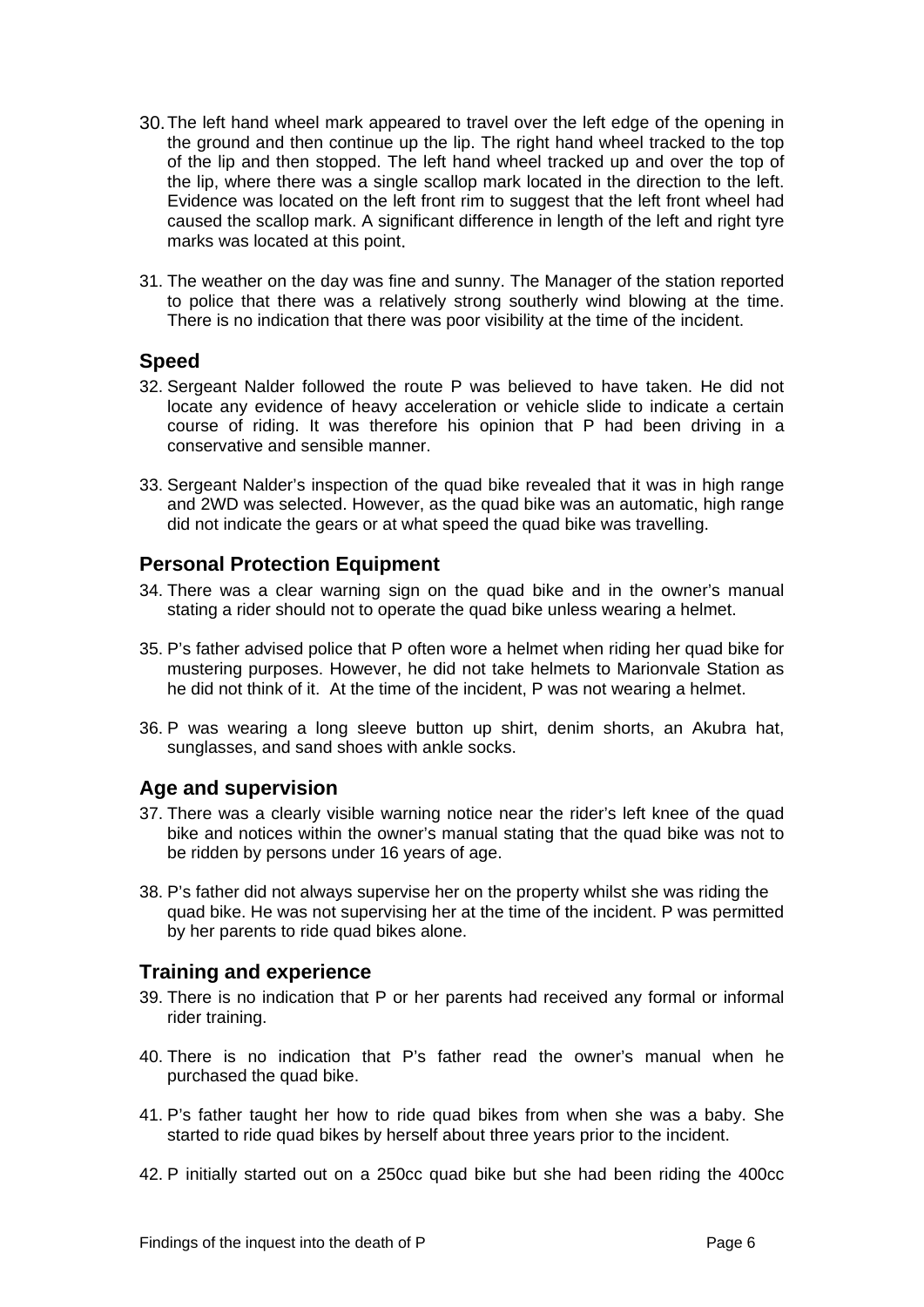quad bike on her own since it was purchased two years prior to the incident. She had ridden the quad bike involved in the incident daily, if not every second day.

43. P would ride quad bikes for recreation, to get the mail (7km return from her residence), to run the horses, and when mustering with her father. She had never had any accidents on a quad bike before.

#### <span id="page-7-0"></span>**Riding habits**

- 44. The Manager and part owner of the station, Mr Thomas O'Brien, said he had seen P riding the quad bike on the property on numerous occasions in the two days leading up to the incident. He commented to police that she was a very cautious rider and would normally ride the quad bike at very slow speeds. He never saw anything that concerned him.
- 45. A station hand on the property, Mr Darrin Large, had also seen P riding the day prior and advised police that in his opinion she was very cautious and appeared to ride very steadily.
- 46. The Station Manager's nephew also commented to police that P never seemed to be going very fast and looked comfortable on the quad bike. The pace she would ride was about jogging pace.
- 47. Mr O'Brien advised police that he had witnessed P ride on the same road and in the same direction as the one she had her accident on.

#### <span id="page-7-1"></span>**Workplace health and safety issues**

- 48. Mr O'Brien advised police that he would always provide safety briefings to new workers about the use of his quad bikes on the property. He would always advise workers to utilize one of the four or five motorbike helmets he had on the property.
- 49. Although he noticed that neither P nor her father was wearing a helmet, he felt that it was not his place to intervene. P's father accepted that P was his responsibility as she was not there to work; she was there to spend time with him.
- 50. WHSQ was notified of the incident by police on 12 December 2013 and conducted an investigation. WHSQ investigators attended the scene on 13 December 2013 and spoke with Mr O'Brien. They took photographs of the incident scene and quad bike. They obtained relevant documentary material from the police.
- 51. WHSQ completed their investigation on 23 February 2014. WHSQ identified a possible contravention with respect to non-adherence with the manufacturer's instructions for an under aged person operating an adult size quad bike and the non-wearing of an approved helmet (PPE). However, due to the presence of public interest considerations, and given the father and daughter relationship, no further action was taken.

## <span id="page-7-2"></span>**Conclusions**

52. It would appear that P was travelling down a dirt road into a gully when she made a sharp right turn off the road (at about 90 degrees) up a very slight incline. She is likely to have made the turn in order to head in the direction where her father was working.